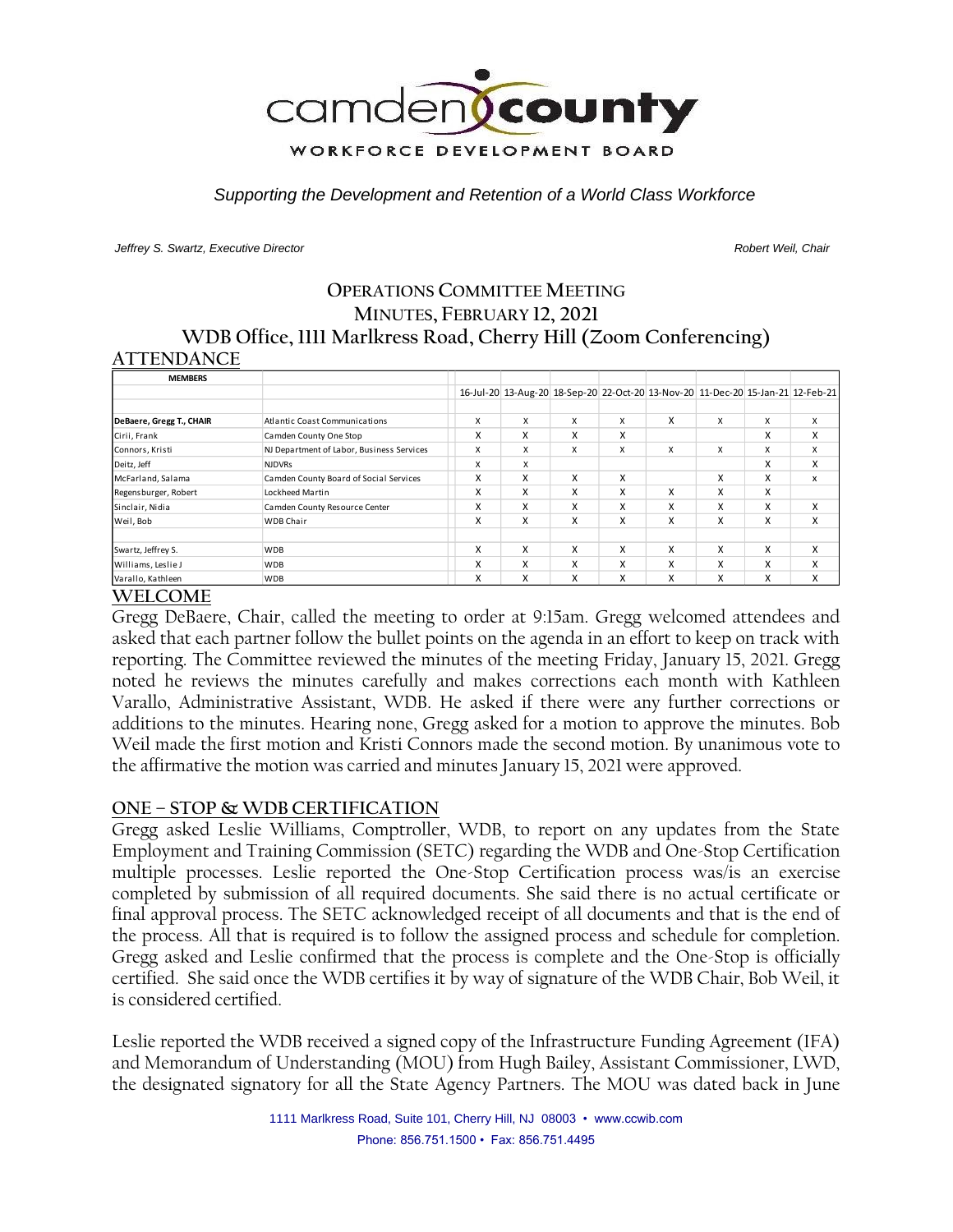and it was an open item on the State audit. Leslie made the audit representative aware it had not yet been received and called the LWD offices. It was received shortly thereafter from the office of Yolanda Allen, Director, N.J. Office of Career Services. Leslie said it can be considered complete. Gregg was happy to celebrate the official completion of the process and its removal as an action item from the Operations Agenda.

Leslie reported the WDB Certification process has been completed and signed by Louis Cappelli, Jr., Commissioner Director. The documents did not have to go through full Board of Commissioner Approval. All documents were submitted and awaiting certification by the SETC. Jeffrey S. Swartz, Executive Director, noted the WDB Certification documents were submitted ahead of schedule, Camden County being one of the first. The process is approved by the SETC and Certification will be approved by the full SETC Board in March or April, 2021.

Leslie reported the local and regional plan updates will be the next action item on the Operations Agenda. Gregg asked and Leslie confirmed there has been no official guidance released yet. She said there will be guidance and a technical assistance meeting as well.

# **ONE-STOP AND YOUTH ONE-STOP (YOS) UPDATES**

Frank Cirii, Local Area Operations Director, reported One-Stop facility is open and safely operating under CDC and local health guidelines. The County Health Department is continuing to visit the facility on a bi-weekly basis to make sure the One-Stop is adhering to all current regulations. Gregg asked if the health department ever calibrates temperature thermometers. Frank said they provided us with the temperature guns but he has not heard that they must be recalibrated. They simply make sure all protocols are in place and being followed. Modifications are made from time to time such as rest room capacity mentioned at the last meeting. Two individuals are allowed in rest rooms at any one given time and employees are aware of this regulation. Minimal staff is in the building at one time, so it has not been a problem. Seating in the lunch room area has also been modified. He noted one incidence of a UI customer roaming the building. They were safely escorted out but he also noted management is continuing to be stopped outside the building by customers who are desperate for help with unemployment claims. An email was sent to staff reminding them about entrance and exit safety measures such as making sure security door are completely closed behind staff entering the facility. Gregg asked and Frank confirmed that security is handling parking lot and entrance safety measures well and with diplomacy.

Frank reported he has been listening to and monitoring all updates by State Commissioners regarding Unemployment (UI) concerns, computer problems, lost claims and payment delays. Customer frustration is there and increasing again due to these problems. Extensions and the federal supplementation of benefits have made the situation more difficult

Frank reported the QLess scheduling system is continuing to launch and he is reminding staff to practice using the system even though they are not seeing many customers. This practice will help make staff ready when re-opening to public access. Staff is being encouraged to attend trainings offered by State and Federal technical assistance. He said there is an upcoming CASAS training on February 18th and there is a TANF training coming up as well. Management is making sure staff is staying active and engaged.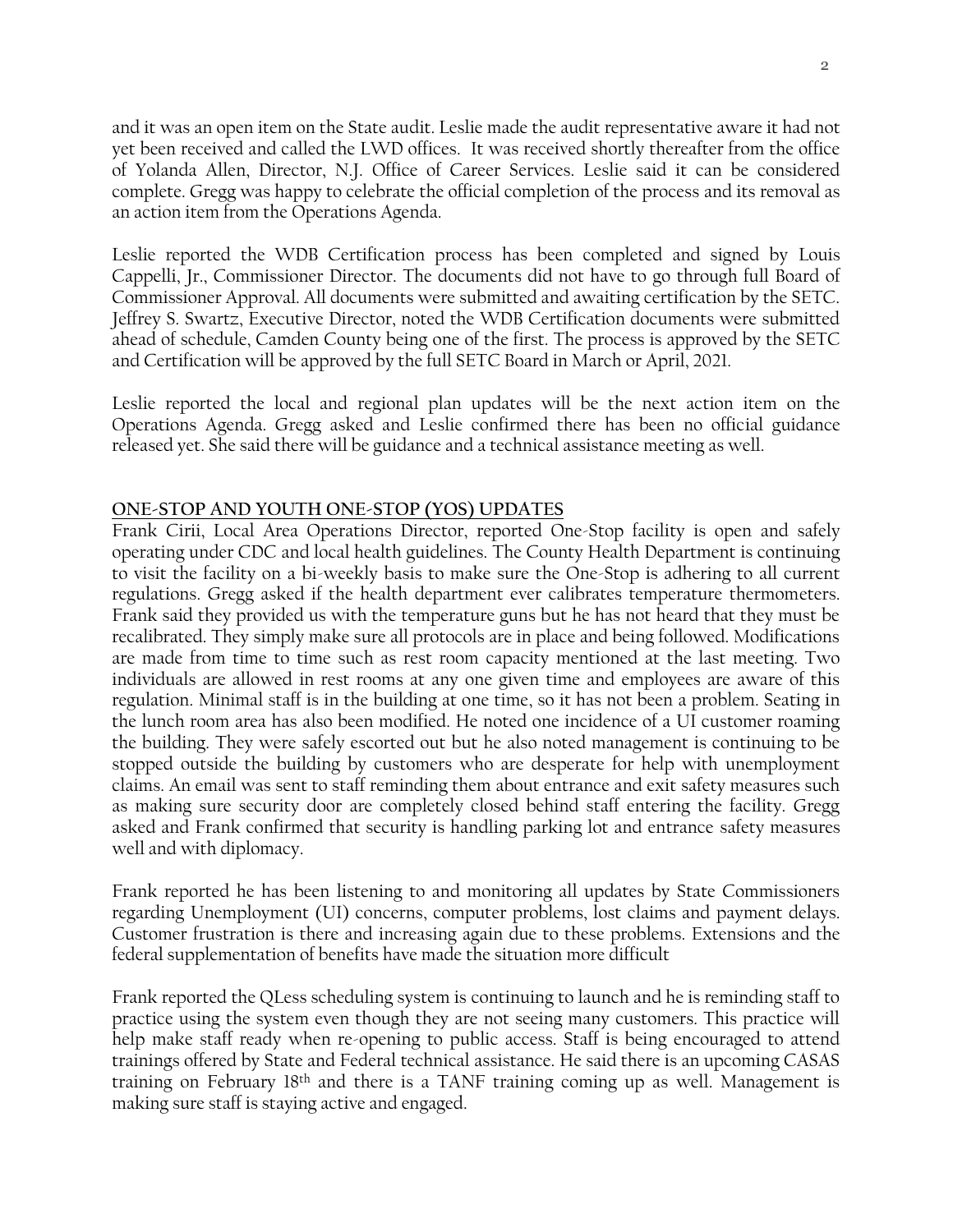Frank reported that Nidia Sinclair, Director, Resource Center, is still working with a team to review files post audit to make sure that every customer file is reviewed and updated with any possible missing information or documentation. The process has been a very good exercise that will help improve data entry and the overall system process. It is creating better coordination between the counselors, MIS and the follow-up team. Gregg asked if the file review, having been found to be a useful process, will be completed on an annual or bi-annual basis. Frank said it will be built into systems management as a continuous improvement process to do a comprehensive file review at the end stage of customer engagement as well as a follow-up process especially in the area of credentialing. Gregg suggested assigning some frequency to file review because it is being found to be a useful process that will improve performance outcomes.

Kristi Connors, Manager Employment Services, DOL, asked if the exercise of peer review is still being completed because she was thinking of implementing that process in her division. She also asked if staff received the process well. Nidia said review is based on audit findings and its shared with all staff as an inclusive or collective exercise that benefits everyone concerned. The Committee discussed and agreed that it was a good approach to let staff know how their input effects the entire process. Gregg said it is a very valuable exercise and will serve as a great cross training tool. Nidia gave special credit to Inocencia Gutierrez, Manager, Counseling Unit, for taking the lead once the review process was identified. Nidia further explained the practice. The review team was set up with counselors looking at each file, identifying missing information such as attendance records or entry codes. The file is then passed on to the follow-up team who notates a chart as to what is missing and calls MIS or whatever office that can provide the missing information. Once the file is completely updated, it is marked with a blue notation mark on the outside of the folder.

Frank reported the Learning Link is continuing the process of application to become a HighSET testing site. A team including Patty Beach, Learning Link, Dr. Lauren Hill, Director Adult Basic Skills, Camden County College, and Nidia have completed the required documents and Frank said he signed the application. The final review and submission was completed yesterday, February 11<sup>th</sup>.

Frank reported on virtual services. He said counselors are seeing an increase in requests for services. Nidia is also establishing a process for following up with SNAP customers. She also reported an alternating staff schedule has been established to address customer contact and follow-up to customer requests. Frank said DocuSign, an electronic signature platform, is being implemented into operations. The minimal licensing purchase was for a group of 500. Scott Stetzer, Technical Support Manager, is helping to implement the system. Frank hopes to utilize this purchase to help streamline the process to execute training vouchers, fiscal and vendor purchasing. Virtual services are being promoted at local food distribution and immunization sites around the County.

Frank reported he met with Carol McCormick and Kaina Hanna, Employment Services, Camden County College. They heard about Incumbent Worker Training through other colleges and asked to speak with him about the process. Frank reviewed the policy which was approved by the WDB to provide funding to support employers who wished to up-skill their current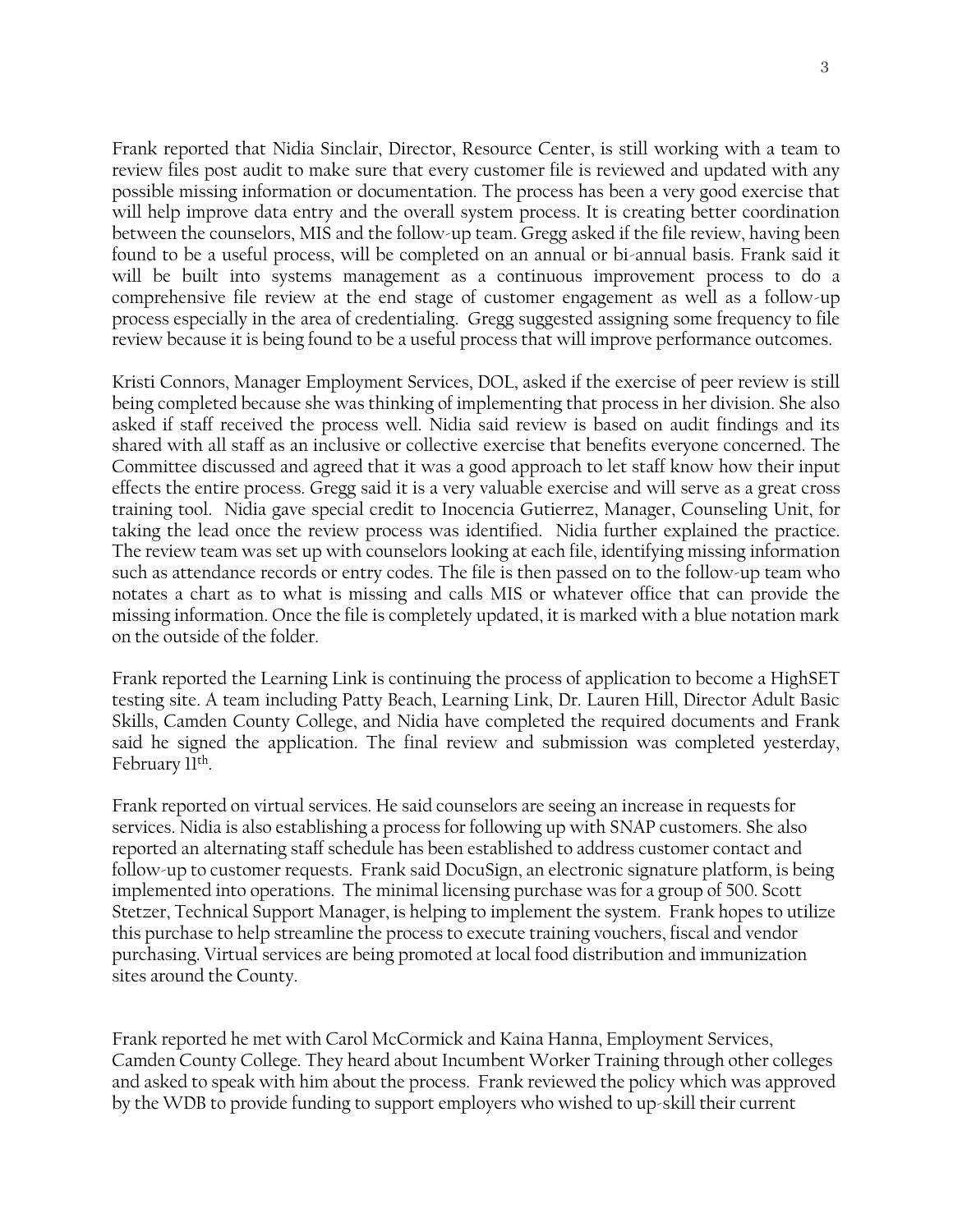workforce. Frank told them the WDB and One-Stop would welcome consideration of any program they found worthy of collaboration between the college and a local employer. He encouraged them to look for model programs that are being successfully completed in other parts of the state. Frank said he would not be comfortable starting off with an unproven program being as it has been an unused funding source to the local area. He is expecting to meet with them again and bring any ideas to the WDB for consideration and support. Frank said he is in favor of supporting an Incumbent Worker Training (IWT) Grant especially during this year of recovery. He noted 20% of Adult and Dislocated Worker funds can be spent toward IWT.

#### • YOUTH ONE-STOP (YOS) UPDATES:

Frank reported on Youth One-Stop (YOS) engagement and virtual services. He said Youth Counselors and coordinating with the WDB to produce a success story video that will be used to promote services of the YOS. Jy Peterson, Counselor, YOS, has been collecting a series of youth video entries and sending them to Alex Levitt, Administrative Assistant, WDB. The WDB has purchased editing software and will use these components to create that outreach video for youth.

Frank reported there is a Financial Literacy presentation ready and available for when the One-Stop resumes orientation and in-person services to youth. Youth work experience is on hold as well due to lack of referrals. Gregg asked and Frank confirmed there is currently no youth on tract for participation in work experience. Frank said efforts toward credentialing have been reported as previously covered above. Gregg said he appreciated Frank and Nidia's efforts to make credentialing a top priority. Hearing no further questions, he moved on the next item on the Operations Agenda.

#### • **BOARD OF SOCIAL SERVICES UPDATE**

It is the mission of the Camden County Board of Social Services to provide timely, efficient, costeffective delivery of social, medical, and economic programs in a compassionate and financially responsible manner. The Camden County Board of Social Services is accessible to disabled persons. (Follow the link for more information. [http://www.camdencounty.com/service/social](http://www.camdencounty.com/service/social-services/)[services/](http://www.camdencounty.com/service/social-services/)

Salama McFarland, Case Management Administrator, Board of Social Services (BSS) reported the Board is continuing efforts toward opening its new customer service center at the Surrogate offices on the new targeted launch date, March 1<sup>st</sup>. She said all the cubicles have been set in place. They are awaiting security camera installation. Salama toured the facility yesterday, February 11th. Administrative tours are being scheduled on an alternating basis to give input to proposed operations and safety protocols. Staff will be scheduled for a tour at a later date prior to opening. Board technical assistance has installed the QLess scheduling system and is currently sorting out which staff will be trained on administrative use and which will be trained on user information with hopes of being proficient on the system by March 1<sup>st</sup>. The office is set up so that customers will be directed to a front desk positioned before entering metal detection and safety screening. Customers will be directed to schedule an appointment, or be referred to a telephone interview booth in the facility, this based on their requests for service. Separate safety screening positions have been set up for employees versus customers. Gregg asked and Salama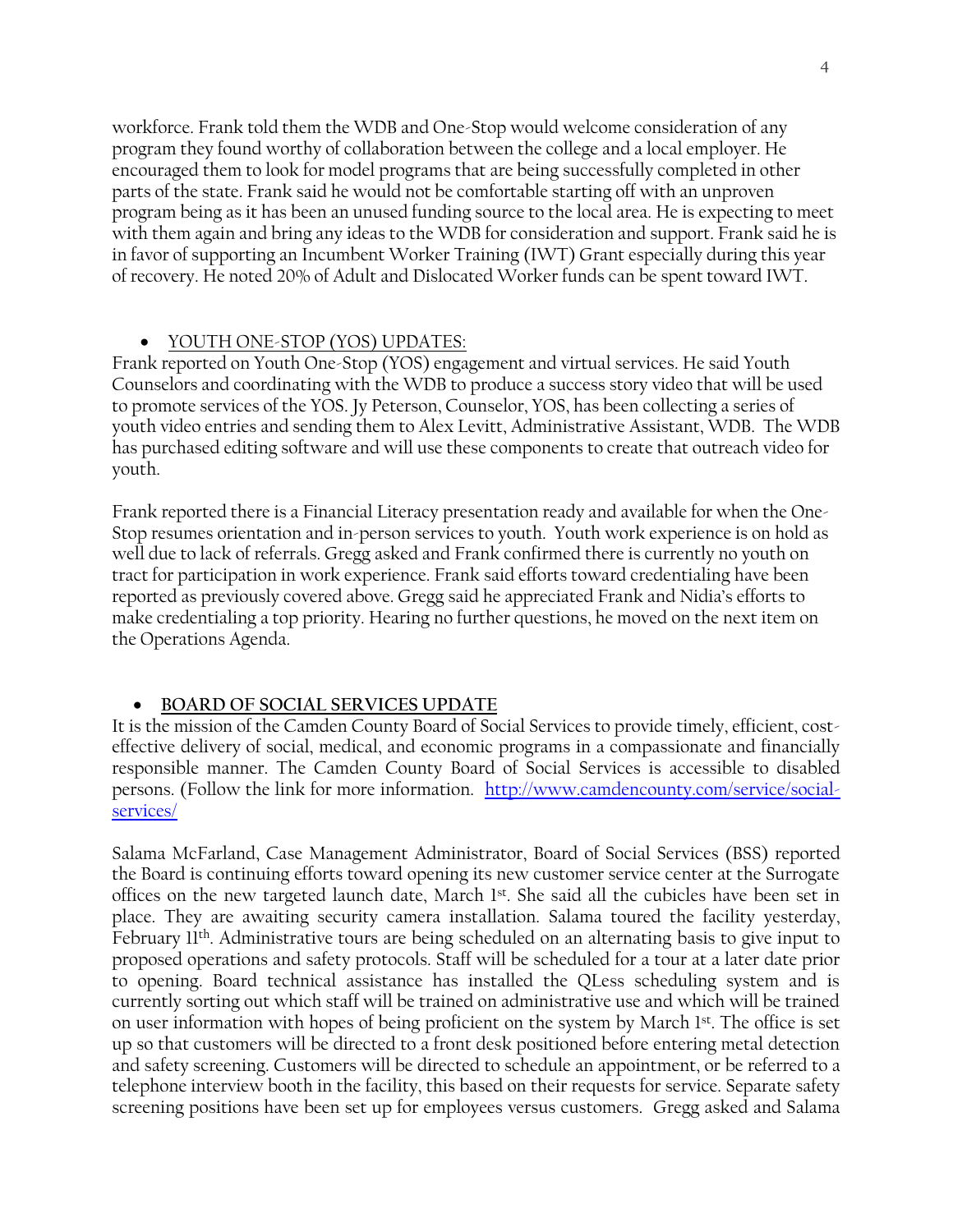confirmed that security staff will be doing all the screening and ensuring safety protocols in the office by way of digital interview entry form. The Committee discussed policy as it relates to remote work and quarantine measures due to incidents of COVID. All agreed the agency legal teams will have to weigh in and confirm HR policies as it relates to employees and incidents of COVID leave and paid quarantine exceptions. This will become more apparent as agencies reopen to public access and economic recovery. Gregg asked if smoker risk was used as a reason for requesting to work remotely. Salama said she has not heard of any such requests in her division. Gregg asked about ventilation infrastructure. Salama reviewed other safety measures, concerns and customer flow features in the facility. She did not have knowledge of how ventilation systems would be certified. Kristi asked if there was still talk about moving to a larger facility in Stratford. Salama said there have been no recent discussions about the move.

Salama reported there were 1657 new applications filed for service in January and so far, as of February, there have been 614. Jeff asked if there was an update on the volunteer call campaign. He noted he has been praising the campaign, as a best practice, on calls with other WDB Directors and the Department of Labor and Workforce Development.

Salama noted the Volunteer Work Activity Campaign began in December with phone calls to clients. She designated about 18 staff members to make calls using a phone script with the goal of providing information and awareness to services as well as additional options for facing challenges such as mental health during the pandemic. Child Care, as well as awareness to training and career planning opportunities, are also offered. Jeff said while waivers have continued, Salama and her staff took on a great initiative to make these calls and generate some referrals to the One-Stop for training and career planning services. Salama said she met with Employment Services and DVRS to get contacts and a scope of current virtual services. She shared the information with her staff so they have up-to-date information about which providers are offering what services. Staff are successfully referring some customers interested in pursuing employment and training activities. Staff reviews customer needs, interest and barriers to find out which is the best provider to refer them to. She reported calls to 159 SNAP customers, 908 TANF customers 1,168 GA customers. The latest number of interested customers referred for work activities was 10 SNAP, 65 TANF, and 47 GA. The total numbers currently participating in voluntary work activities is 2 SNAP, 85 TANF, and 81 GA. The Committee agreed outcomes were great. Kristi asked if calls were made by phone. Salama said yes and she had staff make repeat calls to customers unanswered in the first round of calling. Some second round calls were made to customers who were not interested. The follow-up calls were made in an effort to provide a different case manager to approach the offerings. Kristi asked and Salama confirmed that new customers are being contacted as well. The Committee agreed that newer customers who are not aware of opportunities may be the best ones to contact first and work back to the customers who are more familiar with the waivers. Salama said activities of such as addressing mental health barriers and CWEP opportunities seemed to attract the highest interest. She said some other barriers include access to technology, physical or mental disabilities, COVID concerns and childcare. Jeff asked if vaccine resistance was a concern. Salama said this question is not brought up on the calls. She said there are other forums being set up for vaccine awareness. Jeff said some discussions have been initiated about finding ways to attract WorkFirst NJ customers to an orientation at the One-Stops with an incentive to get the COVID vaccine. Salama said there was training conducted yesterday, February 11th to learn more about the County's vaccine procedures however it's still not clear if the supply is in place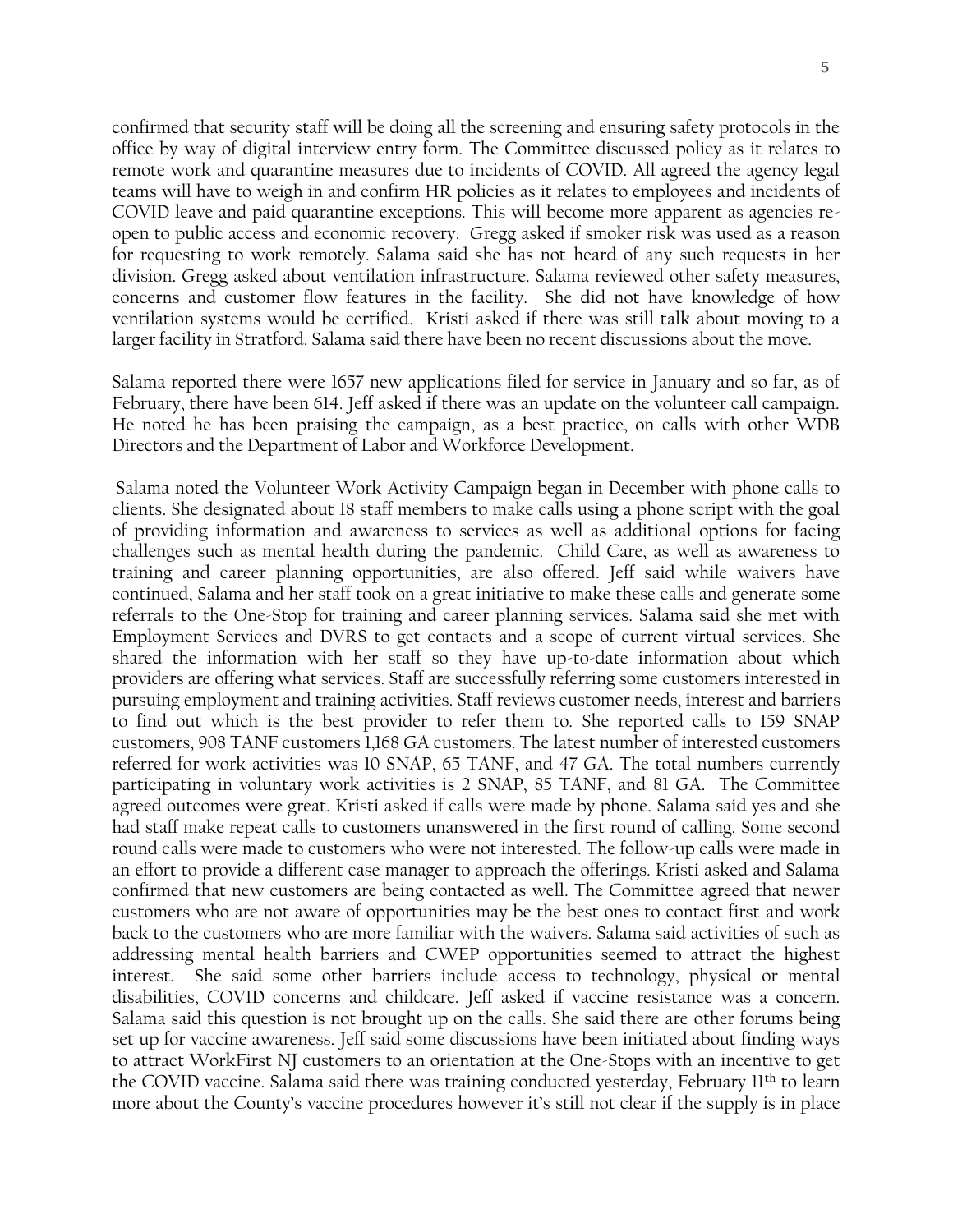to meet the demand or even make that kind of offer. The Committee discussed ideas for some sort of pilot program that might incentivize customers to participate in orientation services. All agreed that many younger or mid age range customers are resistant to the vaccine. It's the older, aged-out-of-working population that is more concerned about receiving the vaccine. Jeff noted that with the help of Leslie Williams, the WDB sent a letter to over 60 faith based organizations along with a copy of the Virtual Services Directory. Many ministries are conducting their own food and needs distributions. The letter encouraged these organizations to share the flyer with their membership.

Salama closed her report by expressing her appreciation for staff development during this pandemic. Case Managers have become better-rounded in their approach to onboarding customers. They used to hand off files but now they are gaining a better understanding about both sides of coding and compassionate care of customer needs and concerns. The process has become much more complete and efficient. Gregg asked and Salama confirmed the Board will continue the voluntary call campaign as new customers are onboarded for service.

# • **DVRS UPDATES & PROJECT SEARCH – JEFFERSON/KENNEDY HOSPITAL**

The Division of Vocational Rehabilitation Services provides counseling, training, education, transportation, job placement, assistive technology, and other support services to people with disabilities. (Follow the link for more information) <https://www.ncdhhs.gov/divisions/dvrs>

Jeff Deitz, Manager, DVRS, reported his division continues to service customers remotely. There continues to be a demand for services. Staff is working on a staggered schedule but despite current conditions they are serving many customers. Jeff D. reported obtaining two new counselors who are in the process of training and two more may be approved once public access re-opens. He's been told that re-opening my occur in September, 2021

Regarding Project Search, Jeff D. reported participants are attending virtual internships. He noted the virtual participation may not be the best experience for the cohort but they are completing the process. A new cohort is being selected and a virtual hiring event is being planned for the current cohort.

Jeff D. reported staff revisited and conducted a presentation for the Judicial System and Drug Court. There are new members on staff at the courts and they seemed very interested in having DVRS get involved again with offering services. Newly appointed Judge, Kathleen M. Delaney, requested and was very happy with the presentation. He also reported the DVRS Central Office is offering additional training for current staff and new hires recently onboarded to his division.

# • **EMPLOYMENT SERVICES, LWD**

Employment Services provides Camden County with Career and Employer services including Temporary Disability Benefits, Family Leave Insurance, Maternity Leave, Unemployment Insurance, Social Security Disability and Workers Compensation. Services for employers included job candidate screening and recruitment. (Follow the link for more information) <https://www.nj.gov/labor/aboutlwd/>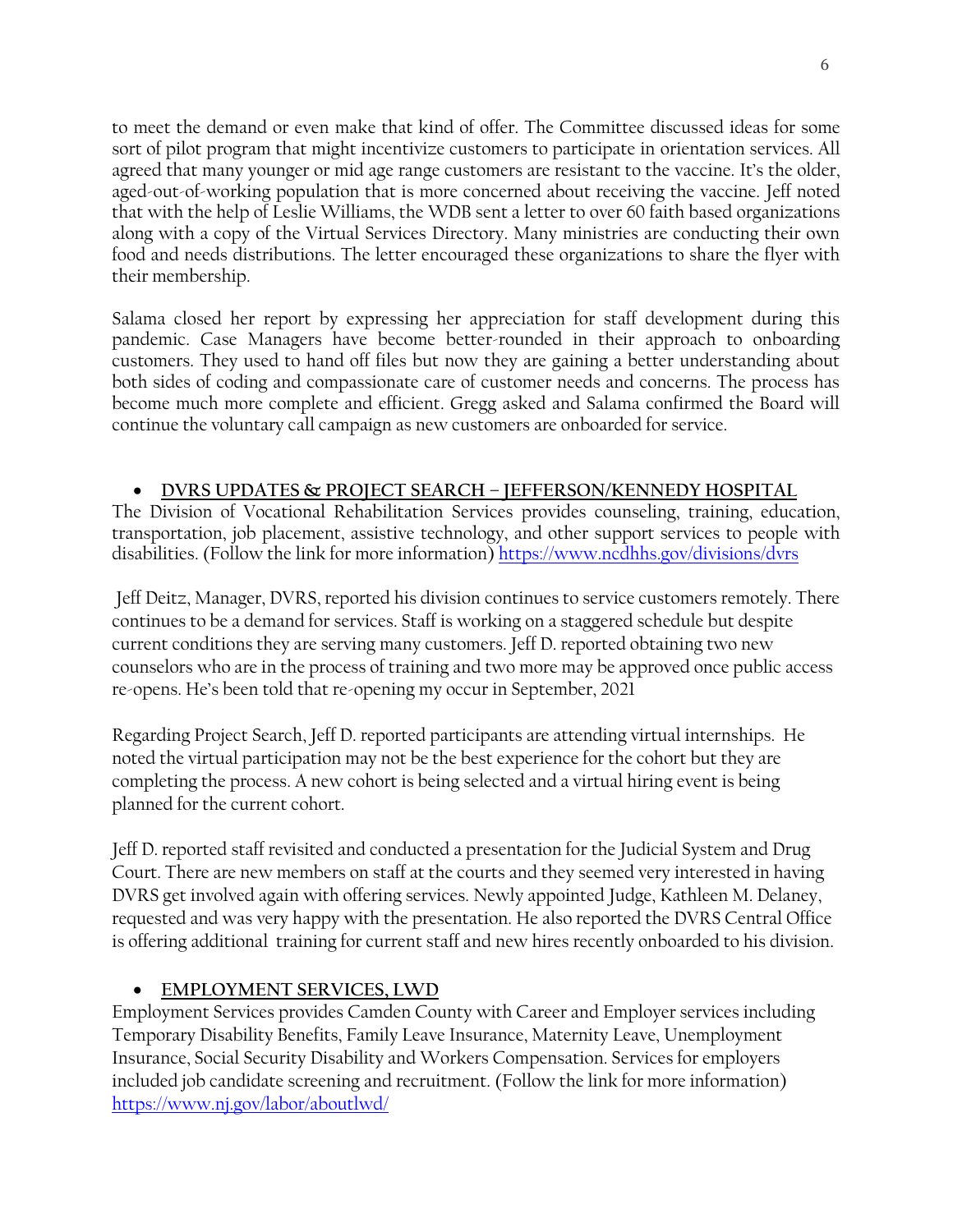Kristi Connors, Manager, Employment Services, DOL, reported she recommended someone to be hired as an employment service trainee. This person declined, so Kristi sent out another invite to the second person who scored close, so hopefully her division will gain another staff person. Kristi also reported that the Supervisor One position was posted which was held by Tom Thorn who retired last year before the pandemic. Trish McGowen has been filling in the position so hopefully she will be rewarded for doing the job. Gregg asked and Kristi confirmed the position would be pending Civil Service testing. She is not sure when in-person testing will resume. The position can be filled and testing can be scheduled at a later date.

Kristi reported a total of 2935 customers checked-in since July and were provided employment services. Staff is continuing to track data of entry. The new state online form returned 920 requests for services. As mentioned at the last meeting, Kristi said the requests are routed to a central connection and then filtered out to each county by way of Microsoft Teams. Staff is following up and providing a variety of services. She said Camden County is getting the most amounts of requests. Kristi also reported the State launched a new website [www.careerservices.nj.gov](http://www.careerservices.nj.gov/) and the request form drops down as soon as the site is opened. The average amount of requests has increased from 40-80 per week and of the 80, 15-20 requests are for UI assistance even though the form specifically disclaims the form for those claims. Managers asked that the form be redesigned so the disclaimer appears at the very top of the form instead of at the bottom of the form. Gregg asked if Kristi or her staff got a chance to explore all the links on the new website to make sure they work. Kristi said the site is still being built out with input by managers such as Jersey Job Club, Industry Valued Credential Lists and more information about the local Counties and WDB. Gregg asked how input is being received. Jeff and Kristi both agreed the technical support team for the website is listening and applying improvements to the site on an ongoing basis so it's a work in progress. The Committee discussed the challenges of launching the new website. Kristi said resuming weekly Employment Services Manager Meetings has helped improve communications and best practices are being shared. Some of the intake forms and processes developed by her team are being implemented throughout the state.

Kristi reported 468 customers were referred for training opportunities. These customers are being referred to the website because some of them are not sure what they are asking for. The orientation video of services is helping to define services and then direct contacts are listed. She suggested that a follow-up email could be sent to ask how customers did with the website referral and see if they are still interested in career planning or training.

Kristi reported ES managers have been asked to do a weekly WDB/ES tabulation of services. The form tabulates job search, training, DVRS referral, UI and other, incoming calls and the requests for service forms previously mentioned. The weekly form is averaging approximately 500 services per week. Kristi said Jeff D. is giving his information to her and she will make sure that Jeff S. is getting the link to view the tabulation report.

Kristi also reported there is a Supervisor's Ethics Training scheduled for March 16<sup>th</sup> and 23<sup>rd</sup> provided by the State. There are 50 RESA customers schedule every week for activities. The usual response rate has been 50-55% but for some reason 75% showed this week. There seems to be a higher participation rate because of the virtual offering and some customers do not have to arrange for childcare or transportation. ES has been using the phone and virtual services to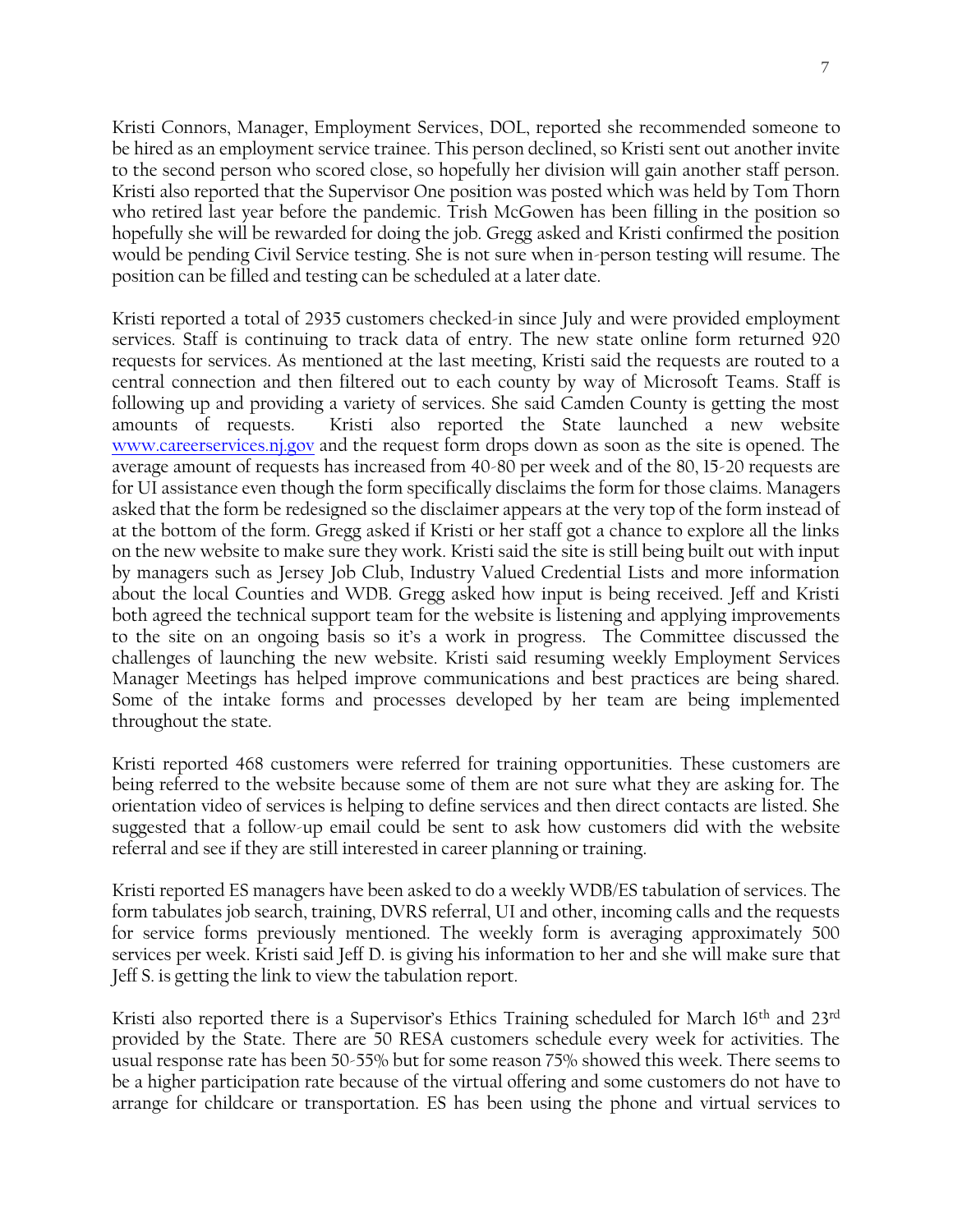engage with customers and it seems to be increasing participation. Kristi is working with staff weekly to train them on the latest technical developments. Little by little people skills are getting better. The last thing Kristi reported on was the adobe intake form she created. She sent it around and is requesting further technical assistance to get the form uploaded to the new website and interface with the AOSOS system. The Committee discussed the form and agreed it will make intake much easier. Kristi said she will share the form with Frank and Nidia and other counties as well. The form does not require input of a personal Social Security number. She is also in the process of changing it from Google Docs to MS Forms as of March 1st. Staff will be able to sign in and out and document their work activities. She hopes this will work for all 21 counties as some are still using a paper form and scanning it. She also sent the links to Kathleen about Corseva. There are a lot of links to training. Kathleen Varallo, Administrative Assistant, WDB, said she looked at the site and did not see any links to Microsoft Teams training but she is collecting links to You-Tube demonstrations about how Teams work. She will send them to the committee. She also sent a request to Corseva as well.

### • **REGIONAL ACTIVITIES**

Jeff reported Camden County and Atlantic County will be running the Line School Training in April at the Anthony Canale Training Center in Egg Harbor Township, NJ. Gloucester County is currently running the WISE and GIE Math Courses virtually in their local area. He said our local area will not be running those programs until the first and second cohort finishes the line training. Those interested in starting these courses can be referred to the participating counties but otherwise Camden County will be recruiting again for the 2022 year later this year.

Jeff reported he is continuing to participate in the Camden Works Initiative. During last week's call it was reported that a total of 467 jobseekers were registered in the data base, of which 163 customers have been placed and are working. Camden Works started a Facebook page and agreed to post information about One-Stop services on that page. Gregg asked if all registered jobseekers are residents of Camden City. Jeff said most are but the site is not limited only to residents. Information is collected, so that Camden City residents are identified. The site is geared toward employing residents who may have transportation challenges.

Jeff reported meetings continue to be conducted virtually by the State Employment and Training Commission (SETC) and Garden State Employment and Training Association (GSETA). Many of the same challenges such as Board of Social Services waivers and referrals are being shared by WDB Directors from across the state. Many local areas share the same concerns. The GSETA Executive Committee did resume their quarterly meetings with the Department of Labor Staff. High Bailey, Assistant Commissioner, was present at the meeting on February 4th He said discussions are beginning to negotiate the GSETA Employment and Training Conference, October 2021. It is still undecided whether the event will be held in-person or virtually. Virtual options are being proposed.

# • **CONSORTIUM & INDUSTRY PARTNERSHIP UPDATE**S

Jeff reported the Prologis Pilot Training Program is going well. The pilot program initiative is being sponsored by Prologis, which is a national leader in transportation, distribution, and logistics. The modules or online 20-hour pilot training program was created by a company called JFF and will be offered free of charge to 800 participants in Phila, and New Jersey through the end of February 2021.